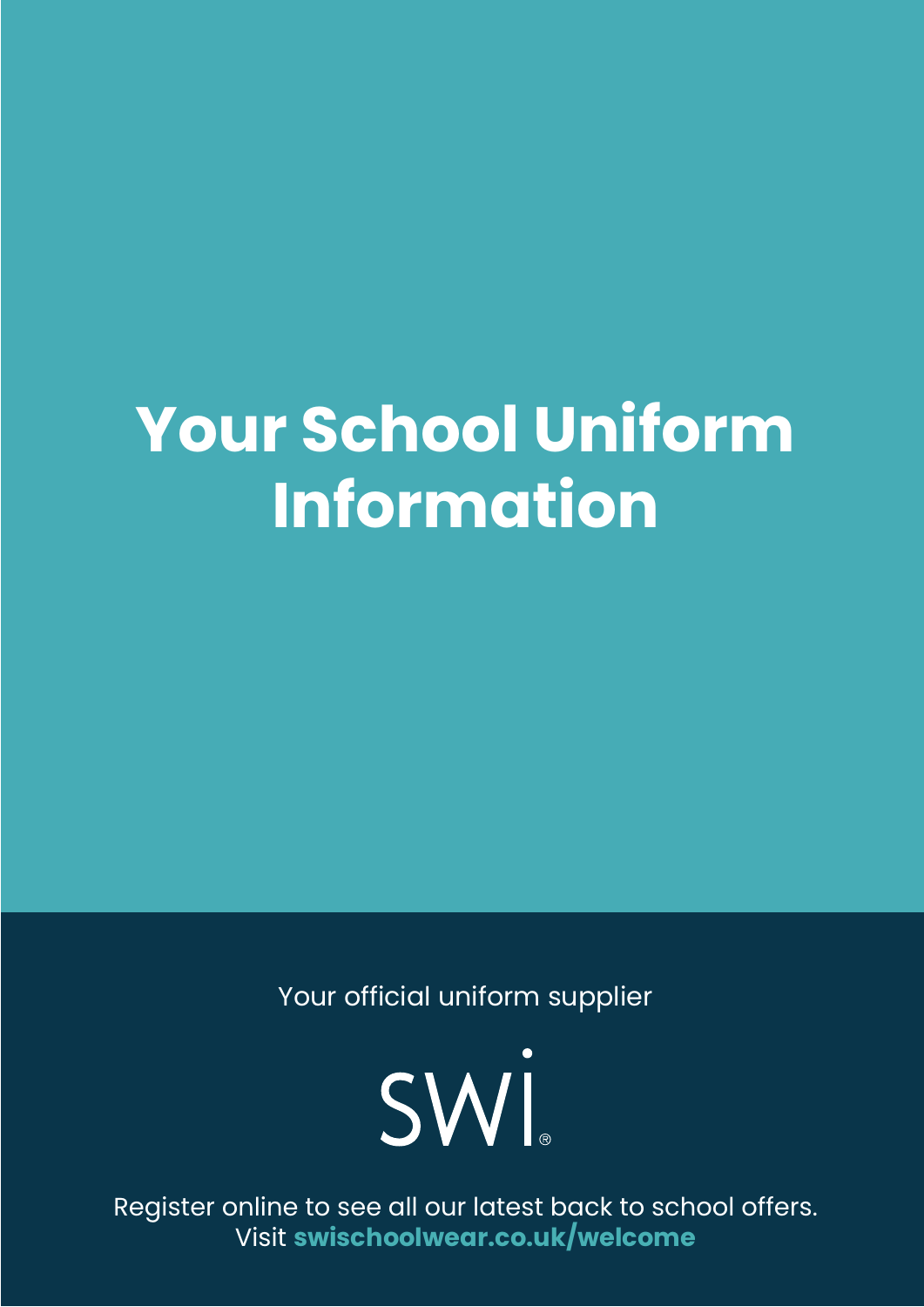## **About SWI**

At SWI, part of the Monkhouse group, we are passionate about making students look good, feel proud and to make the supply of school wear as easy as possible for all our schools and parents. From day one, we've been on a mission to make school uniforms and sportswear ranges that are fit for purpose, comfortable to wear and sourced ethically.

### **At SWI we want to give every child the chance to shine.**

## **How to purchase your uniform**



## **Meet Enzo the Eco Warrior**

Here at SWI we are dedicated to creating a greener future and we want you to join us on our journey to achieve this! To help us on our mission, we've enlisted the help of Enzo the Eco Warrior. Whenever you spot Enzo, you know that together we're helping the world to become a greener place. He'll be on hand to help you make plenty of eco-friendly choices, starting with your school uniform!

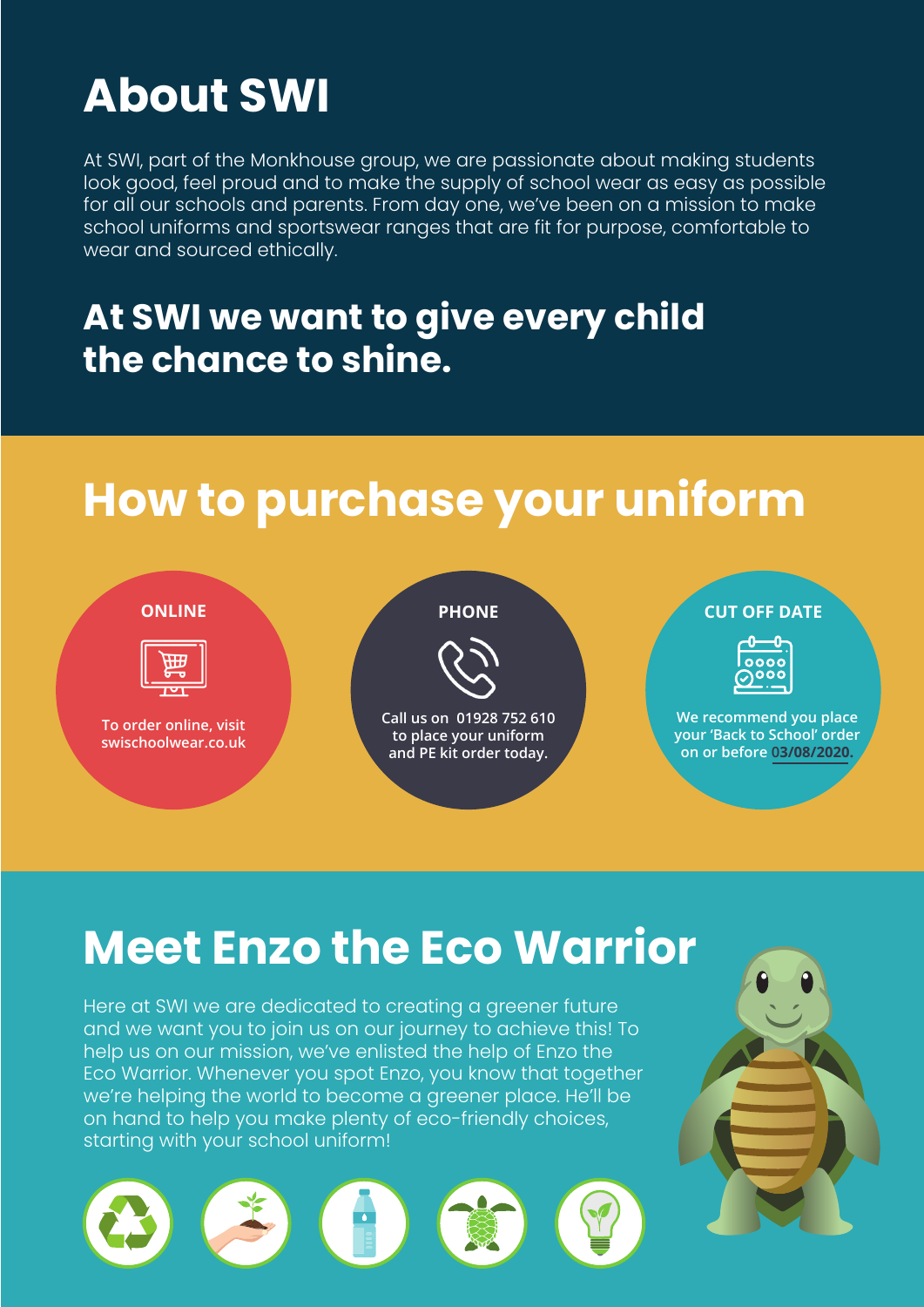## **Our top uniform buying tips...**

We know that shopping for school uniform, sportswear and accessories can be difficult and often stressful. Now that the all-important time has come to get organised for the new school year, we want to make sure that you're prepared. Here are our top tips to make this year's uniform shop that little bit easier!





## **3.** If you need it, we've got it!<br>Get all you need from essentials to accessories in one shop.



### **Name Labels are essential for avoiding lost uniform!**

Items are bound to go missing in the classroom. Use Name Labels so you never lose your garments!



#### **Spend on quality that will outlast growth!**

School uniform is worn and washed for over 180 days a year so buying great quality is essential.



#### **Leave some room to grow!**

When choosing the best size for your school uniform, it's always a good idea to leave a little extra room for growth.

# SWİ

**Register online to receive all our latest back to school offers!**

**swischoolwear.co.uk/welcome**